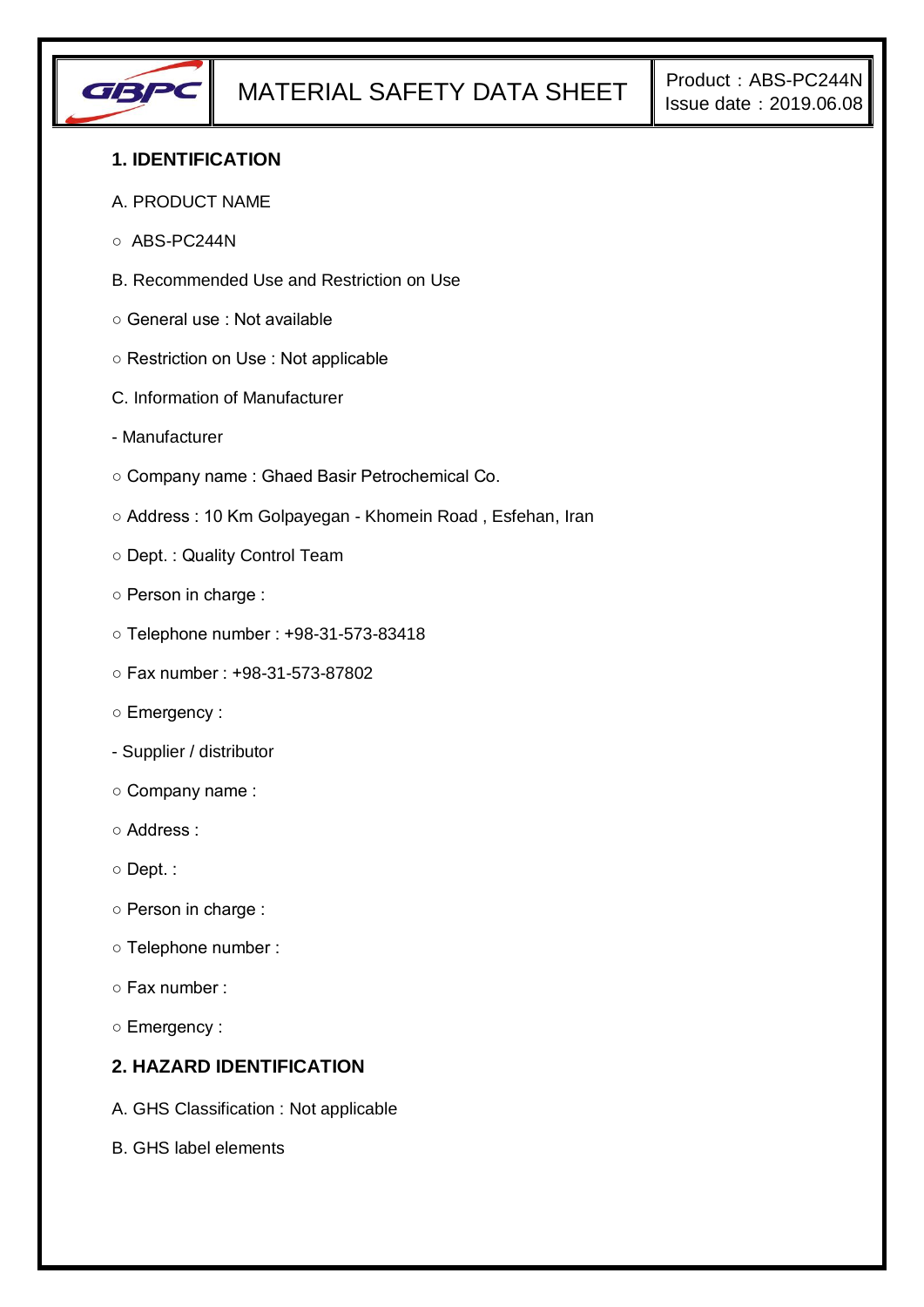

- Hazard symbols : Not applicable
- Signal word : Not applicable
- Hazard statement : Not applicable
- Precautionary statements : Not applicable
- C. Other hazards which do not result in classification :
- NFPA rating: (0~4 steps) : Health=1, Flammability=1, Reactivity=0

# **3. COMPOSITION/INFORMATION ON INGREDIENTS**

| Chemical name         | CAS No         | Contents(%) |
|-----------------------|----------------|-------------|
| <b>ABS</b>            | 9003-56-9      | $30 - 80$   |
| Poly carbonate        | 111211-39-3    | $20 - 70$   |
| <b>Stabilizer</b>     | Proprietary    | $0 - 1$     |
| Lubricant             | Proprietary    | $0 - 1$     |
| Acrylonitrile monomer | $107 - 13 - 1$ | < 0.1       |
| Butadiene monomer     | 106-99-0       | < 0.1       |
| Styrene monomer       | 100-42-5       | < 0.1       |
| Bisphenol-A monomer   | 25971-63-5     | < 0.05      |

### **4. FIRST-AID MEASURES**

- A. Eye Contact :
- Immediately flush eyes with plenty of water at least 15minutes.
- If irritation persists, get a doctor's examination.
- Lifting eyelids occasionally to wash eyelids down enough to follow up.
- B. Skin Contact :
- Wash the contaminated skin area with running water.
- Cooling the contaminated skin with cool running water when contact with melt.
- Get medical attention when burn by melt.

C. Inhalation :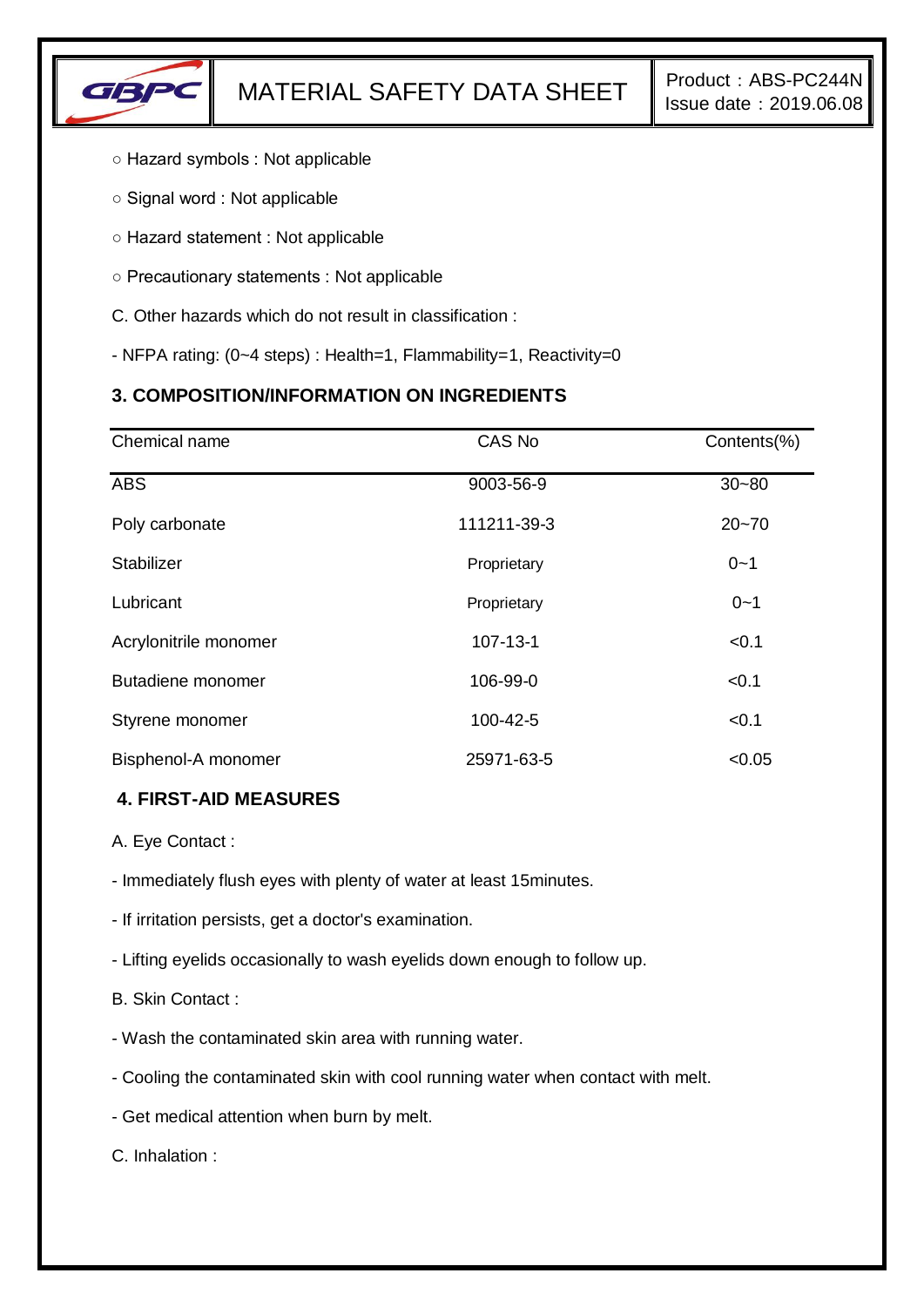

- Remove exposed person to fresh air.
- Remove victim to fresh air and keep at rest in a position comfortable.
- Get medical attention.
- D. Ingestion :
- Rinse mouth with water.
- Give large amounts of water to relieve stimulus.
- Toxic by ingestion does not high.
- If irritation or symptoms occurs, get a doctor's examination.
- E. Delay and immediate effects and also chronic effects from short and long term
- exposure : Not available
- F. Notice to Physician :
- Treatment may vary with condition of victim and specifics of incident.

## **5. FIRE FIGHTING MEASURE**

- A. Suitable (Unsuitable) extinguishing media :
- Extinguishing media : Carbon Dioxide, Dry Chemical, Water.
- Unsuitable Extinguishing media : Do not use direct water.
- Big Fire : Water spray, regular foam
- B. Specific hazards arising from the chemical
- Combustion : Carbon monoxide, Carbon dioxide, hydrogen cyanide
- Levels of fire hazard : Not available
- C. Fire fighting procedures and equipments :
- Wear appropriate personal protective equipment(see section 8. EXPOSURE

### CONTROLS/PERSONAL PROTECTION).

- Avoid inhalation of smoke or gas when fire fighting.
- Move container from fire area if it can be done without risk.
- Cool containers with water until well after fire is out.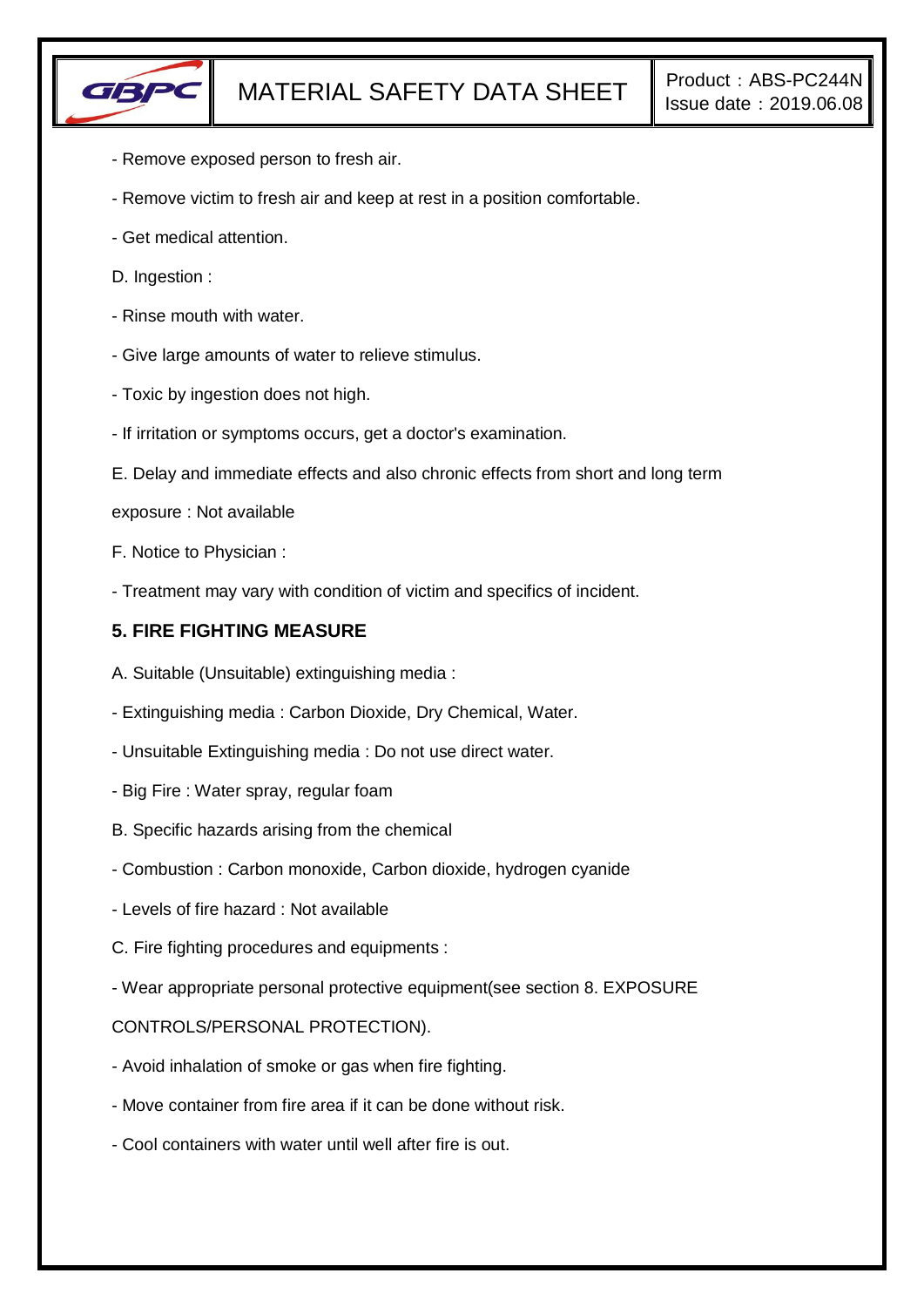

### **6. ACCIDENTAL RELEASE MEASURES**

- A. Personal Precautions, Protective Equipment and Emergency procedures :
- Perform in accordance with 「See section 8. EXPOSURE CONTROLS /

PERSONAL PROTECTION」. Put on appropriate personal protective equipment.

- Where possible allow leak of molten material to solidify mechanical and

chemical protective.

- Use a way to minimize dust.
- Avoid contact with eyes and skin.
- Avoid inhalation of substance itself or combustion.
- Evacuation against the wind.
- Avoid contact with heat, sparks, flame or other ignition sources.
- B. Environmental Precautions
- Avoid dispersal of spilt material and runoff and contact with waterways, drains

and sewers. If large spills, advise emergency services.

- C. Methods and materials for containment and cleaning up :
- For small spills.
- Remove all sources of ignition.
- Suppression occurrence of dust.
- Appropriate container for disposal of spilled material collected.
- Ventilate leak areas and clearing leak area.
- For large spills.
- Remove all sources of ignition.
- Suppression occurrence of dust.
- Avoid entering to sewers or water system.

- For disposal of spilled material in appropriate containers collected and clear surface.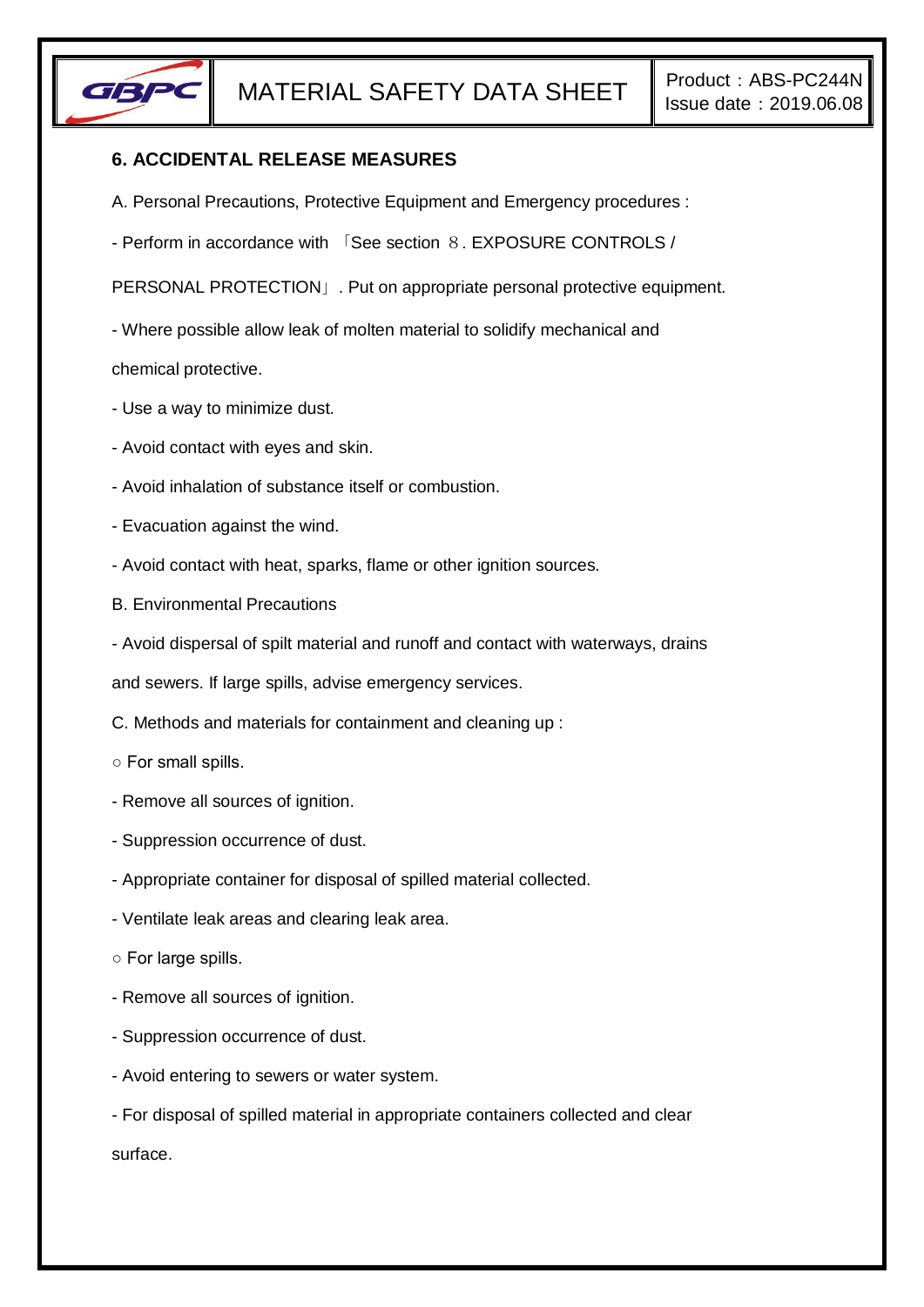

- Appropriate container for disposal of spilled material collected.

### **7. HANDLING AND STORAGE**

- A. Handling :
- Perform in accordance with 「See section 8. EXPOSURE CONTROLS /

PERSONAL PROTECTION」. Put on appropriate personal protective equipment.

- Handle in a well-ventilated place.
- Avoid contact with heat, sparks, flame or other ignition sources.
- Remove all sources of ignition.
- Use all the equipment after the ground.
- Wash thoroughly after handling.
- B. Storage Precautionary Statements :
- Keep in original container and tightly closed.
- Avoid contact moisture.
- Avoid contact with incompatible materials.

# **8. EXPOSURE CONTROLS/PERSONAL PROTECTION**

- A. Exposure limit
- Exposure limit under ISHL : Not applicable
- ACGIH : Not applicable
- Biological exposure limits : Not applicable
- B. Engineering Controls

- A system of local and/or general exhaust is recommended to keep employee exposures above the Exposure Limits. Local exhaust ventilation is generally preferred because it can control the emissions of the contaminant at its source, preventing dispersion of it into the general work area. The use of local exhaust

ventilation is recommended to control emissions near the source.

C. Personal Protective Equipment :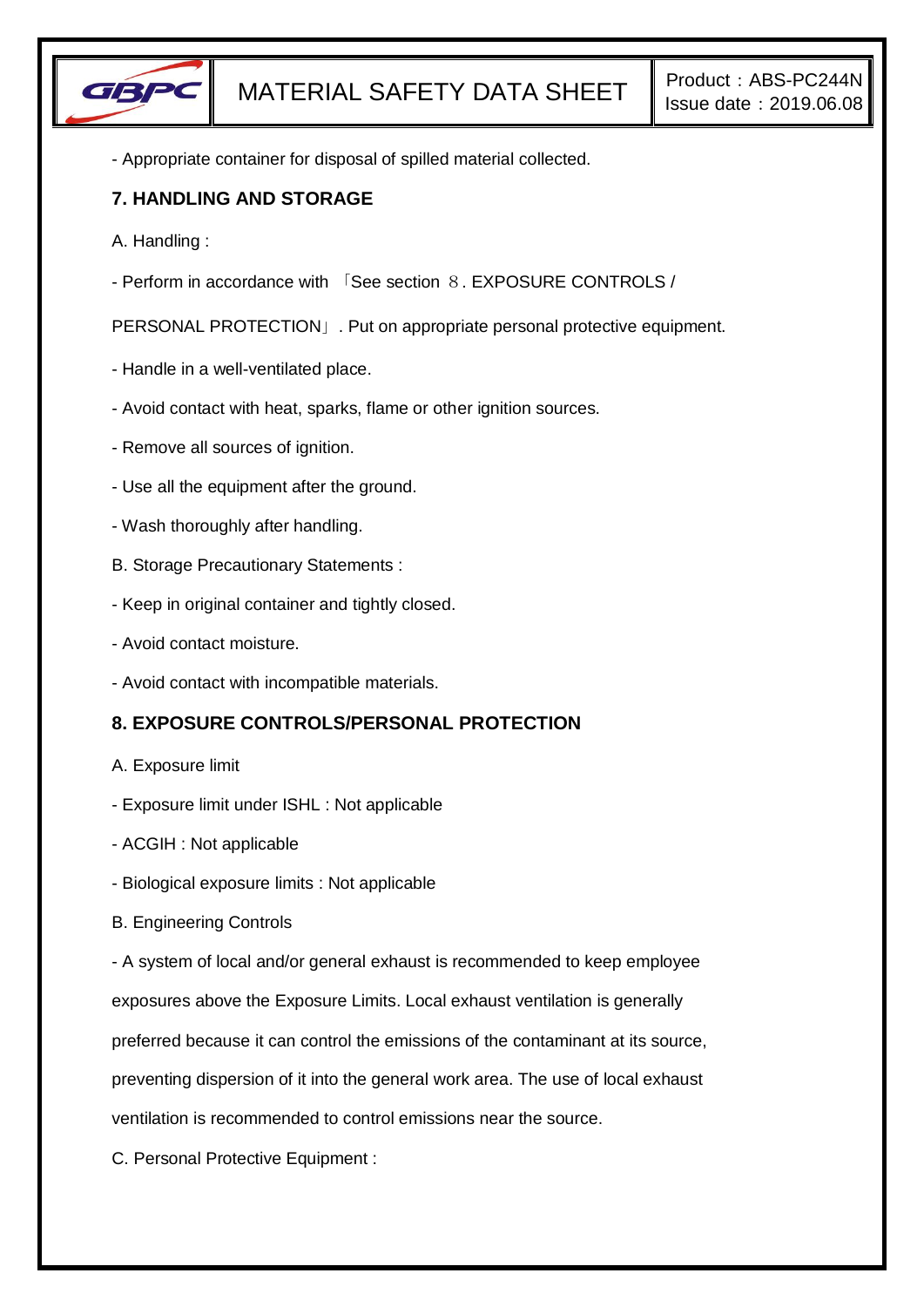

 $\gamma$  Respiratory Protection : Use the respirator be given official approval by Iranian Occupational Health Association (IOHA). Under conditions of frequent use or heavy exposure, Respiratory protection may be needed. Respiratory protection is ranked in order from minimum to maximum. Consider warning properties before use.

- Dust, mist, fume-purifying respiratory protection

- Any air-purifying respirator with a corpuscle filter of high efficiency

- Any respiratory protection with a electromotion fan(for dust, mist,

fume-purifying)

※ For Unknown Concentration or Immediately Dangerous to Life or

Health

- Self-contained breathing apparatus(pressure-demand or other

positive-pressure mode in combination)

- Supplied-air respirator with full facepiece

 $\gamma$  Eye Protection : Wear primary eye protection such as splash resistant safety goggles with a secondary protection faceshield. Provide an emergency eye wash station and quick drench shower in the immediate work area.

 $\gamma$  Hand Protection : Wear chemical resistant protected gloves if there is hazard potential for direct skin contact. Wear heat resistant protected gloves to withstand the temperature of molten product.

 $\gamma$  Body Protection : Wear chemical resistant protected clothing if there is hazard potential for direct contact.

# **9. PHYSICAL AND CHEMICAL PROPERTIES**

A. Appearance : Solid

B. Odor : Distinctive odor

C. Odor threshold : Not available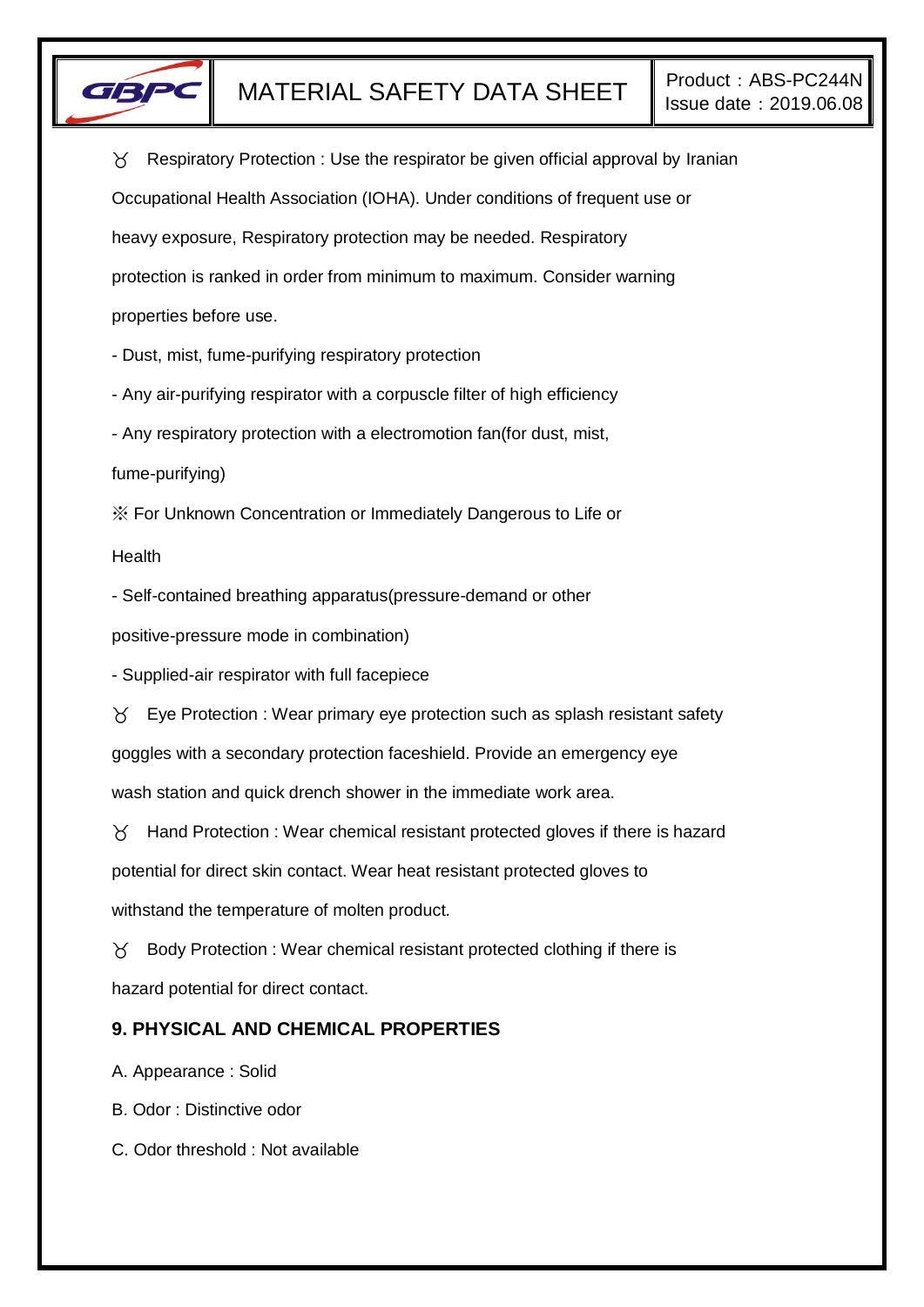

### D. pH : 7

- E. Melting point/Freezing point : Not applicable
- F. Initial Boiling Point/Boiling Ranges : Not applicable
- G. Flash point : Not applicable
- H. Evapourating Rate : Not applicable
- I. Flammability(solid, gas) : 1/16" HB(UL 94)
- J. Upper/Lower Flammability or explosive limits : Not available
- K. Vapour pressure : Not applicable
- L. Solubility :
- Water : Insoluble
- Acetone, MEK, dichloromethane: Soluble
- Alcohol, Mineral Oil: insoluble
- M. Vapour density(Air=1) : Not applicable
- N. Relative density : 1.02~1.2
- O. Partition coefficient of n-octanol/water : Not available
- P. Autoignition Temperature : 520℃
- Q. Decomposition Temperature : Not applicable
- R. Viscosity : Not applicable
- S. Molecular weight : 50,000~200,000

### **10. STABILITY AND REACTIVITY**

- A. Stability
- This material is stable under recommended storage and handling conditions
- Decompose at 320℃ on heating.
- B. Possibility of Hazardous Reaction
- Will not occur.
- C. Conditions to Avoid
- Avoid contact with heat.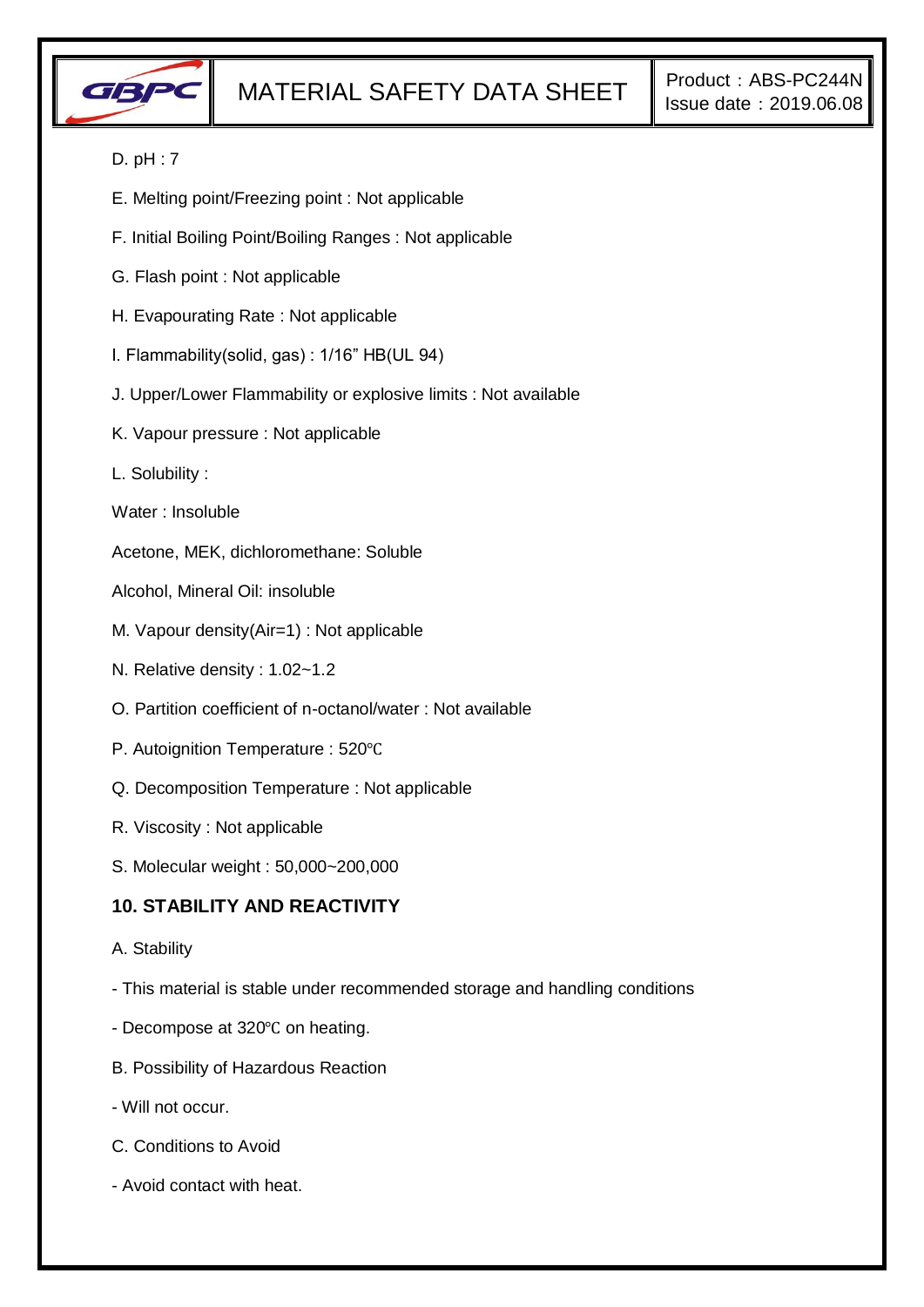

- Avoid contact with heat, sparks, flame or other ignition sources.
- D. Materials to Avoid
- Strong oxidizing agents.
- E. Hazardous Decomposition Products
- Hydrogen cyanide
- Generate monomer, oxides, gas/steam, hydrocarbon, low-molecular oligomers

ring, gas products when heated to high temperature.

## **11. TOXOCOLOGICAL INFORMATION**

- A. Information on the likely routes of exposure
- $\gamma$  (Respiratory tracts) : Not available
- (Oral) : Not available
- (Eye ∙ Skin) : Not available
- B. Delayed and immediate effects and also chronic effects from short and long term

exposure

- $\chi$  Acute toxicity : Not available
- $X$  Skin corrosion/irritation : Not available
- $\chi$  Serious eye damage/irritation : Not available
- $\gamma$  Respiratory sensitization : Not available
- $\gamma$  Skin sensitization : Not available
- $\gamma$  Carcinogenicity : Not available
- $\gamma$  Germ cell mutagenicity : Not available
- $\gamma$  Reproductive toxicity : Not available
- $\gamma$  Specific target organ toxicity(single exposure) : Not available
- $\gamma$  Specific target organ toxicity(repeated exposure) : Not available
- $\chi$  Aspiration hazard : Not available
- Chronic effect : Not available
- C. Calculation the classification of the mixture(acute toxicity estimate calculation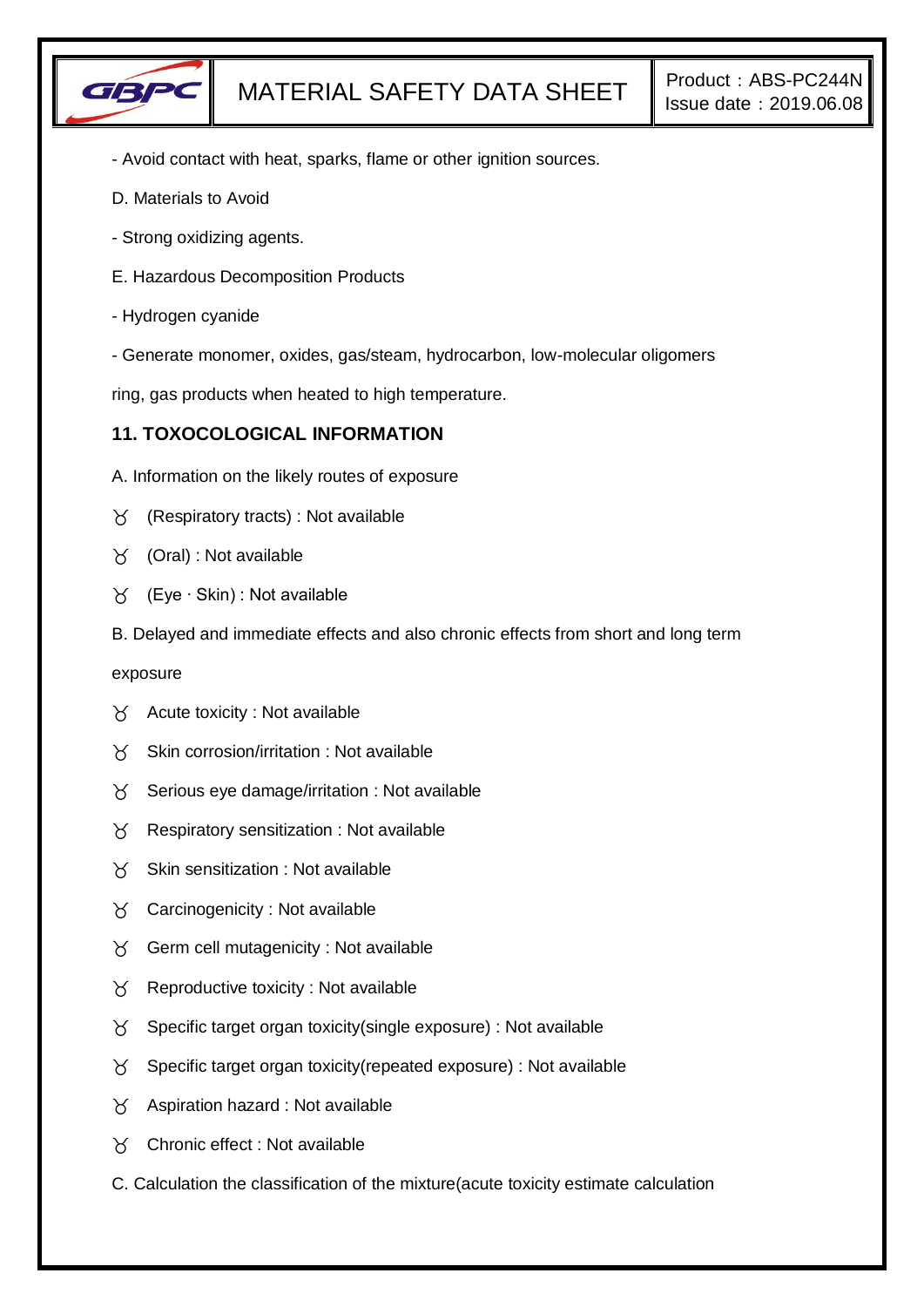

etc.) : Not applicable

#### **12. ECOLOGICAL INFORMATION**

- A. Ecotoxicity : Not available
- B. Persistence and degradability : Not applicable
- C. Bioaccumulative potential : Not applicable
- D. Mobility in soil : Not available
- E. Other adverse effects : Not applicable

### **13. DISPOSAL CONSIDERATION**

A. Disposal methods

- The user of this product must properly characterize the waste/container

generated from the use of this product in accordance with all applicable

federal, state and/or local laws and regulations in order to determine the

proper disposal of the waste in accordance with all applicable federal, state

and/or local laws and regulations.

B. Special precautions for disposal :

- The user of this product must disposal by oneself or entrust to waste disposer

or person who other' s waste recycle and dispose, person who establish and

operate waste disposal facilities.

- Dispose of waste in accordance with local regulation.

### **14. TRANSPORT INFORMATION**

- A. UN number : Not regulated for transport of dangerous goods
- B. Proper shipping name : Not applicable
- C. Hazard class : Not applicable
- D. Packing group : Not applicable
- E. Marine pollutant : Not applicable
- F. Special precautions for user related to transport or transportation measures :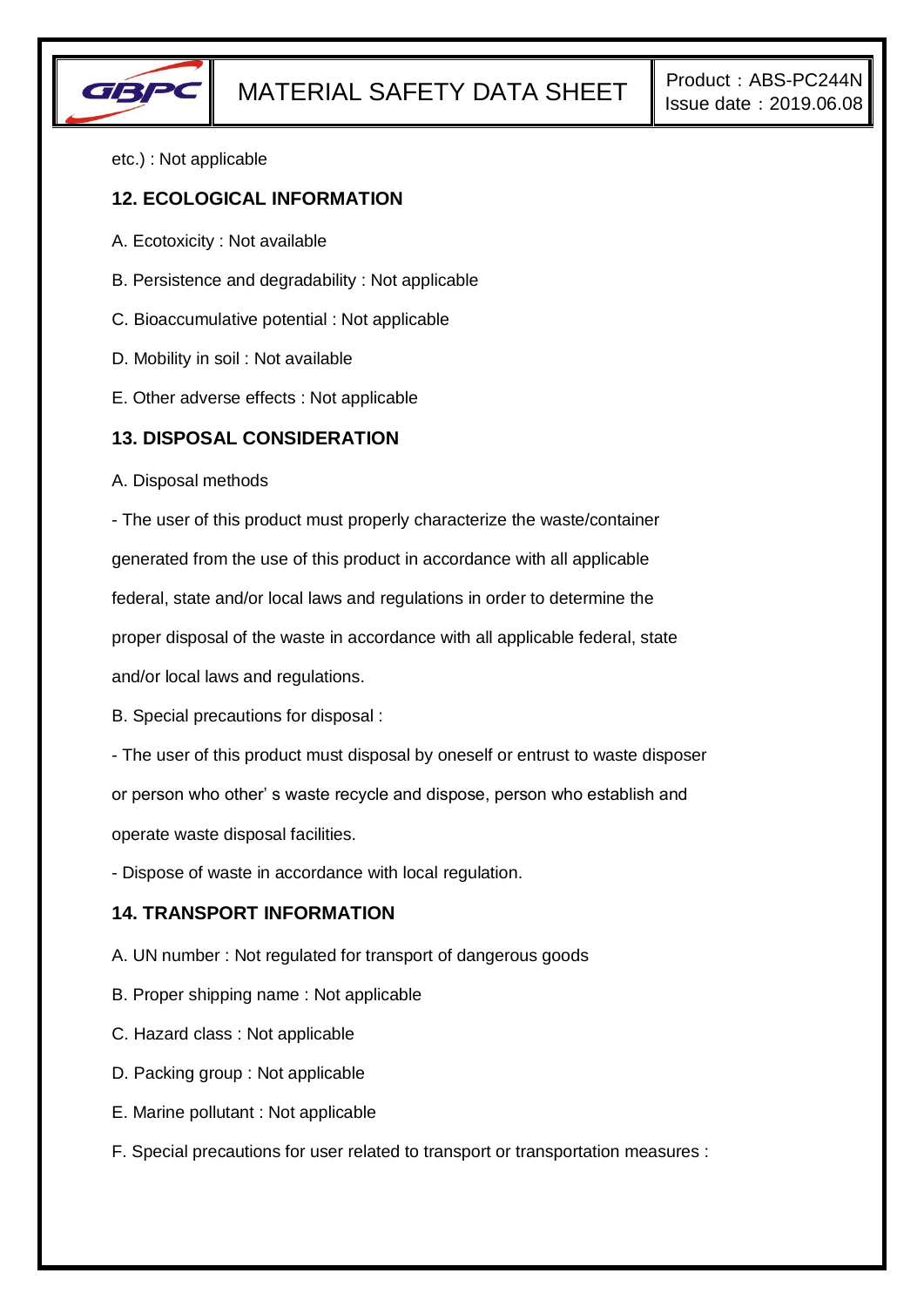

- 1) EmS FIRE SCHEDULE : F-A
- 2) EmS SPILLAGE SCHEDULE : S-H

## **15. REGULATORY INFORMATION**

A. This product is not subject to the chemical for classification and labeling

under ISHL Article 41.

- B. The Toxic Chemical Control Act
- This product is not classified as Toxic chemical and Observational chemical
- Toxic Release Inventory(TRI) Chemicals: Not regulated
- C. Dangerous goods Safety Management Law: Not applicable
- D. US regulations
- OSHA regulation (29CFR1910.119) : Not applicable
- CERCLA section 103 (40CFR302.4) : Not applicable
- EPCRA section 302(40CFR355.30) : Not applicable
- EPCRA section 304(40CFR355.40) : Not applicable
- EPCRA section 313(40CFR372.65) : Not applicable
- E. Other local or international regulation
- POPs Management Law : Not applicable
- Rotterdam Convention on Harmful Chemicals & Pesticides : Not applicable
- Stockholm Convention on Persistent Organic Pollutants : Not applicable
- Montreal Protocol on Substances That Deplete the Ozone Layer
- : Not applicable
- Information of EU Classification : Not available

### **16. OTHER INFORMATION**

A. Reference

- This MSDS is prepared in accordance with ISHL Article 41 and GBPC Petrochemical Co., Ltd.